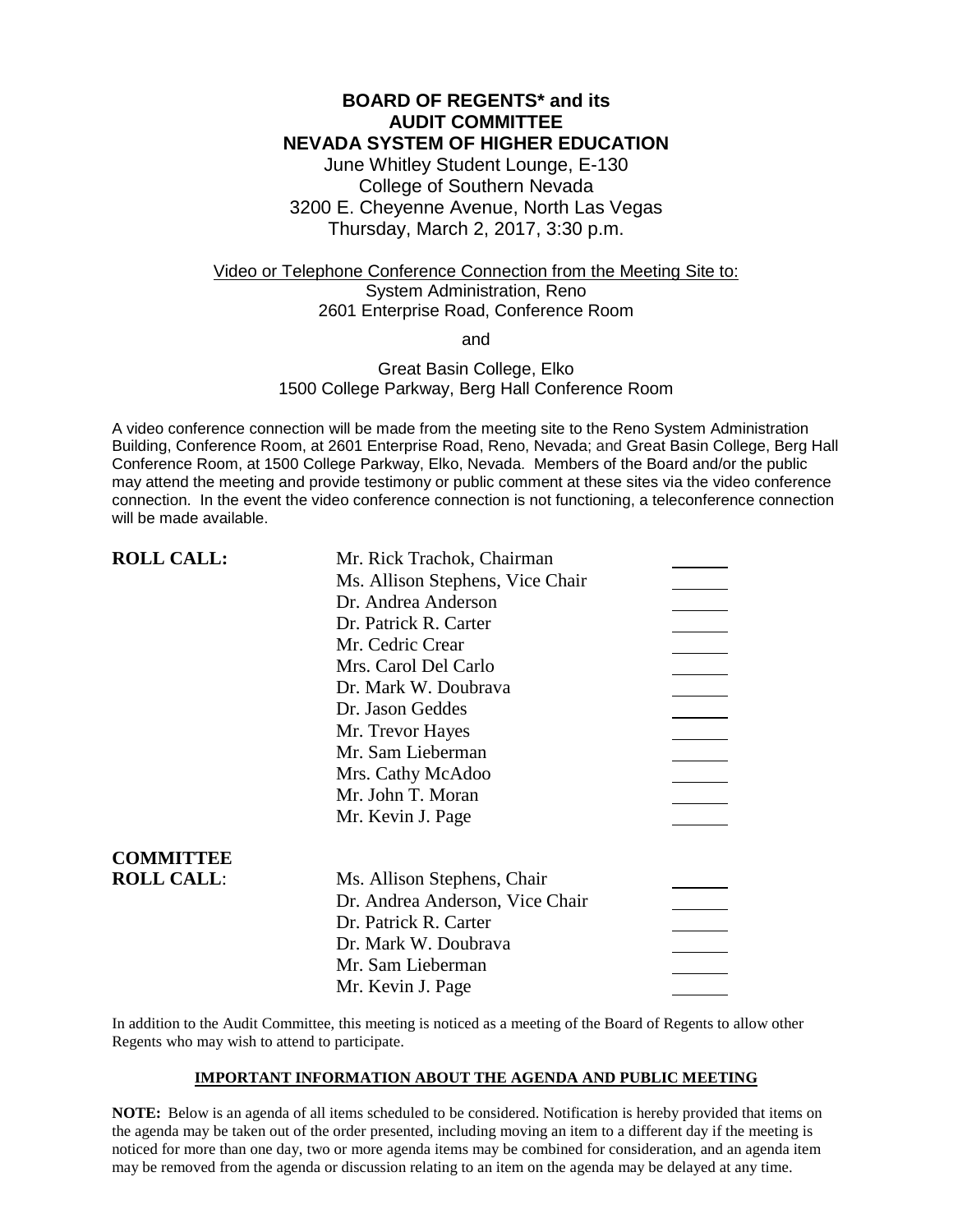### Audit Committee Agenda Page 2 and 2012 12:00 Audit Committee Agenda Page 2 03/02/17

In accordance with the Board of Regents' Bylaws, Title I, Article V, Section 20, items voted on may be the subject of a motion to reconsider at this meeting. A motion to reconsider an item may be made at any time before adjournment of this meeting. Similarly, if an item is tabled at any time during the meeting, it may, by proper motion and vote, be taken from the table and thereafter be the subject of consideration and action at any time before adjournment of this meeting.

\*The Board of Regents, at its regularly scheduled meetings, meets concurrently with its Committees (the Academic, Research and Student Affairs Committee; the Audit Committee; the Business, Finance and Facilities Committee; the Cultural Diversity and Title IX Compliance Committee; the Health Sciences System Committee; and the Investment Committee). The Board's Committee meetings take place in accordance with the agendas published for those Committees. Regents who are not members of the Committees may attend the Committee meetings and participate in the discussion of Committee agenda items. However, action items will only be voted on by the members of each Committee, unless a Regent is temporarily made a member of that Committee under Board of Regents' Bylaws, Title 1, Article VI, Section 6. The full Board of Regents will consider Committee action items in accordance with the Board of Regents' agenda published for the current or for a subsequent meeting.

In accordance with the Board of Regents' Bylaws, Title 1, Art. V, Section 13, a quorum may be gained by telephonic hookup.

Some agenda items are noted as having accompanying reference material. Reference material may be accessed on the electronic version of the agenda by clicking the reference link associated with a particular item. The agenda and associated reference material may also be accessed on the Internet by visiting the Board of Regents' website at:

### <http://system.nevada.edu/Nshe/index.cfm/administration/board-of-regents/meeting-agendas/>

Many public libraries have publicly accessible computer terminals. Copies of the reference material and any additional support materials that are submitted to the Board of Regents' Office and then distributed to the members of the Board of Regents after the mailing of this agenda but before the meeting, will be made available as follows: 1. Copies of any such materials are available at the Board of Regents' Office at 2601 Enterprise Road, Reno, Nevada and the Board of Regents' Office at 4300 South Maryland Parkway, Las Vegas, Nevada. A copy may be requested by calling Angela R. Palmer at (775) 784-3465; 2. Copies of any such materials will also be available at the meeting site.

Reasonable efforts will be made to assist and accommodate physically disabled persons attending the meeting. Please call the Board office at (775) 784-4958 in advance so that arrangements may be made.

### **1. PUBLIC COMMENT INFORMATION ONLY**

Public comment will be taken during this agenda item. No action may be taken on a matter raised under this item until the matter is included on an agenda as an item on which action may be taken. Comments will be limited to three minutes per person. Persons making comment will be asked to begin by stating their name for the record and to spell their last name. The Committee Chair may elect to allow additional public comment on a specific agenda item when that agenda item is being considered.

In accordance with Attorney General Opinion No. 00-047, as restated in the Attorney General's Open Meeting Law Manual, the Committee Chair may prohibit comment if the content of that comment is a topic that is not relevant to, or within the authority of, the Board of Regents, or if the content is willfully disruptive of the meeting by being irrelevant, repetitious, slanderous, offensive, inflammatory, irrational or amounting to personal attacks or interfering with the rights of other speakers.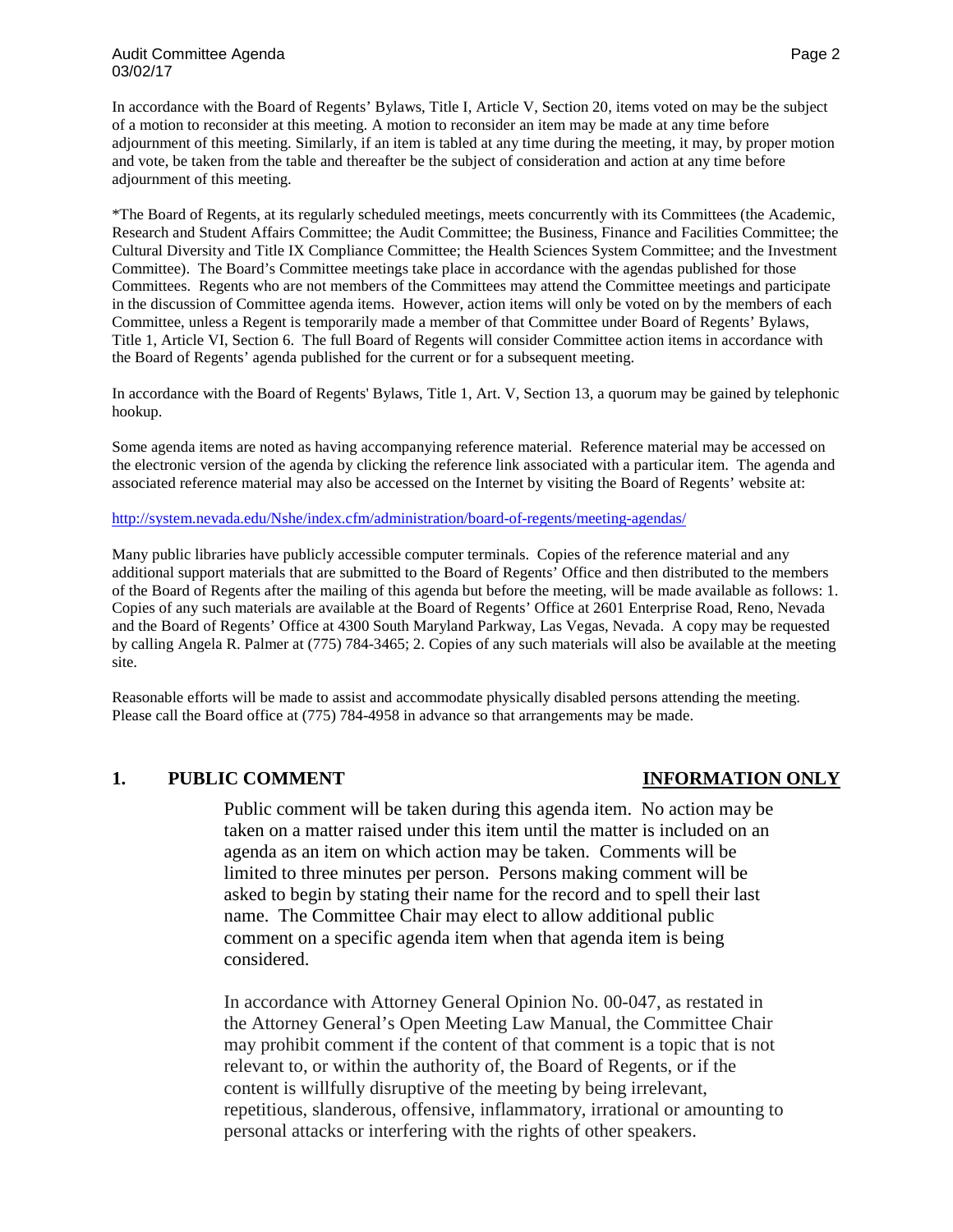### **2. CONSENT ITEMS FOR POSSIBLE ACTION**

Consent items will be considered together and acted on in one motion unless an item is removed to be considered separately by the Committee.

### **2a. MINUTES FOR POSSIBLE ACTION**

Request is made for approval of the December 1, 2016, meeting minutes. *[\(Ref. A-2a\)](http://system.nevada.edu/tasks/sites/Nshe/assets/File/BoardOfRegents/Agendas/2017/mar-mtgs/audit-refs/A-2a.pdf)*

# **2b. FOLLOW-UP: REPROGRAPHICS/DESIGN FOR POSSIBLE ACTION SERVICES, UNLV**

The Committee may approve acceptance of the follow-up response to the audit report of UNLV Reprographics / Design Services for the period of July 1, 2014, through June 30, 2015. *[\(Ref. A-2b\)](http://system.nevada.edu/tasks/sites/Nshe/assets/File/BoardOfRegents/Agendas/2017/mar-mtgs/audit-refs/A-2b.pdf)*

# **2c. FOLLOW-UP: STUDENT FINANCIAL FOR POSSIBLE ACTION AID, GBC**

The Committee may approve acceptance of the follow-up response to the audit report of GBC Student Financial Aid for the period July 1, 2014, through June 30, 2015. *[\(Ref. A-2c\)](http://system.nevada.edu/tasks/sites/Nshe/assets/File/BoardOfRegents/Agendas/2017/mar-mtgs/audit-refs/A-2c.pdf)*

# 2d. FOLLOW-UP: TRAVEL OFFICE, UNR FOR POSSIBLE ACTION

The Committee may approve acceptance of the follow-up response to the audit report of UNR Travel Office for the period July 1, 2014, through October 31, 2015. *[\(Ref. A-2d\)](http://system.nevada.edu/tasks/sites/Nshe/assets/File/BoardOfRegents/Agendas/2017/mar-mtgs/audit-refs/A-2d.pdf)*

# **2e. FOLLOW-UP: PURCHASING CARD FOR POSSIBLE ACTION PROGRAM, UNR**

The Committee may approve acceptance of the follow-up response to the audit report of UNR Purchasing Card Program for the period of July 1, 2014, through October 31, 2015. *[\(Ref. A-2e\)](http://system.nevada.edu/tasks/sites/Nshe/assets/File/BoardOfRegents/Agendas/2017/mar-mtgs/audit-refs/A-2e.pdf)*

### *ESTIMATED TIME: 5 mins.*

*(See reference document: [Audit Summary\)](http://system.nevada.edu/tasks/sites/Nshe/assets/File/BoardOfRegents/Agendas/2017/mar-mtgs/audit-refs/Audit%20Summary.pdf)*

## **3. CHANGE IN LEADERSHIP, NSHE FOR POSSIBLE ACTION SYSTEM OFFICE**

## Chief Internal Auditor Joe Sunbury will present for approval the report and institutional response to the NSHE Change in Leadership audit for the period July 1, 2015, through June 30, 2016. The Committee will discuss the audit findings and recommendations and may recommend specific action to the Board of Regents and/or the Chancellor to address the findings and recommendations. *[\(Ref. A-3\)](http://system.nevada.edu/tasks/sites/Nshe/assets/File/BoardOfRegents/Agendas/2017/mar-mtgs/audit-refs/A-3.pdf)*

*ESTIMATED TIME: 5 mins.*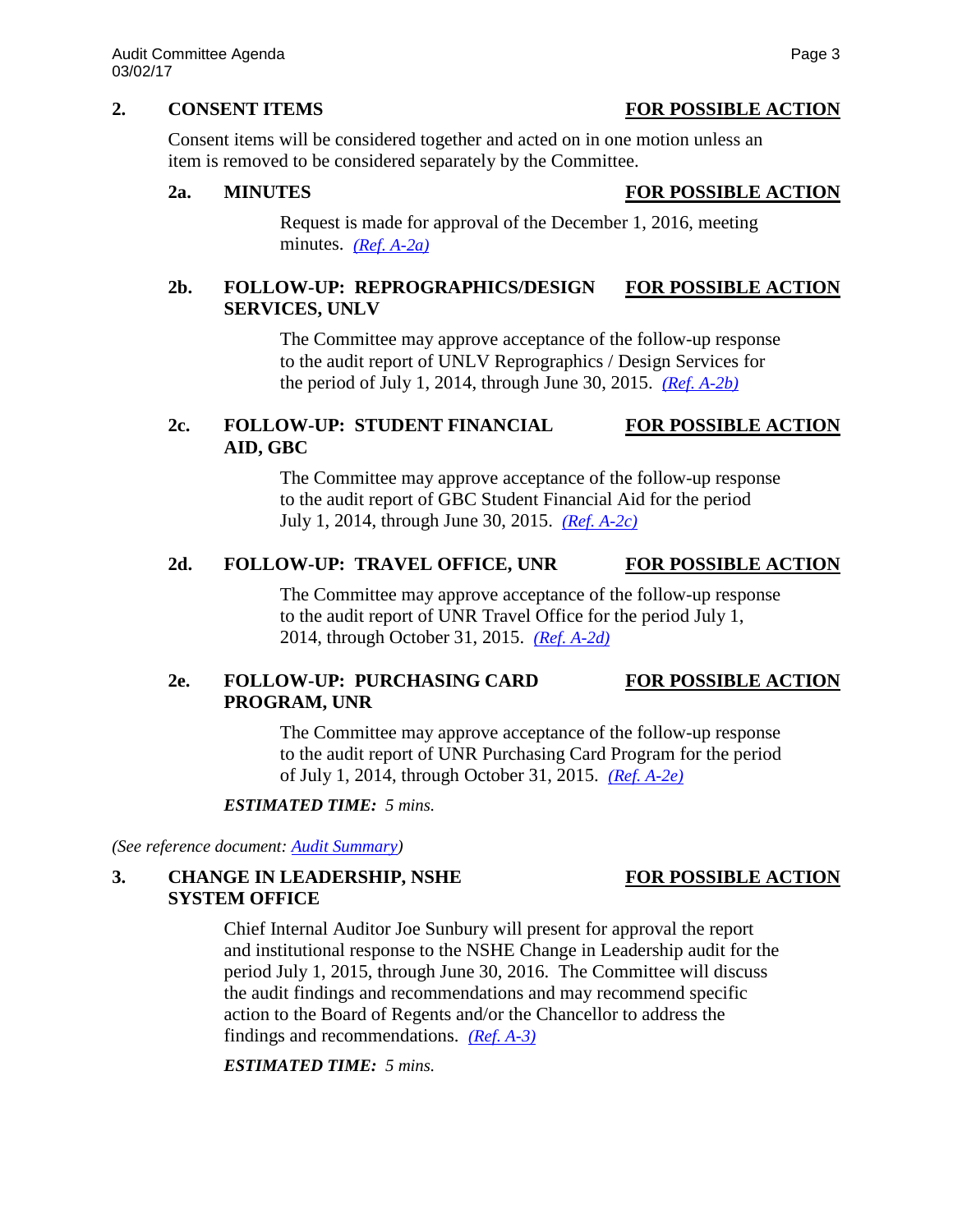Chief Internal Auditor Joe Sunbury will present for approval the report and institutional response to the DRI Travel audit for the period July 1, 2015, through June 30, 2016. The Committee will discuss the audit findings and recommendations and may recommend specific action to the Board of Regents and/or the Chancellor to address the findings and recommendations. *[\(Ref. A-4\)](http://system.nevada.edu/tasks/sites/Nshe/assets/File/BoardOfRegents/Agendas/2017/mar-mtgs/audit-refs/A-4.pdf)*

*ESTIMATED TIME: 5 mins.*

## **5. HOST, NSHE SYSTEM OFFICE FOR POSSIBLE ACTION**

Chief Internal Auditor Joe Sunbury will present for approval the report and institutional response to the NSHE System Office Host audit for the period July 1, 2015, through June 30, 2016. The Committee will discuss the audit findings and recommendations and may recommend specific action to the Board of Regents and/or the Chancellor to address the findings and recommendations. *[\(Ref. A-5\)](http://system.nevada.edu/tasks/sites/Nshe/assets/File/BoardOfRegents/Agendas/2017/mar-mtgs/audit-refs/A-5.pdf)*

*ESTIMATED TIME: 5 mins.*

## **6. HUMAN RESOURCES, NSC FOR POSSIBLE ACTION**

Chief Internal Auditor Joe Sunbury will present for approval the report and institutional response to the NSC Human Resources audit for the period July 1, 2014, through September 30, 2015. The Committee will discuss the audit findings and recommendations and may recommend specific action to the Board of Regents and/or the Chancellor to address the findings and recommendations. *[\(Ref. A-6\)](http://system.nevada.edu/tasks/sites/Nshe/assets/File/BoardOfRegents/Agendas/2017/mar-mtgs/audit-refs/A-6.pdf)*

*ESTIMATED TIME: 5 mins.*

# **7. AUDIT EXCEPTION REPORT FOR POSSIBLE ACTION**

Chief Internal Auditor Joe Sunbury will present for approval the Audit Exception Report for the six months ended December 31, 2016. The Audit Exception Report is a compilation and status of the audit findings and activities of the Audit Committee for the six-month period. *[\(Ref. A-7\)](http://system.nevada.edu/tasks/sites/Nshe/assets/File/BoardOfRegents/Agendas/2017/mar-mtgs/audit-refs/A-7.pdf)*

*ESTIMATED TIME: 10 mins.*

# **8. CONTRACT EXTENSION, EXTERNAL AUDIT FOR POSSIBLE ACTION**

Chief Internal Auditor Joe Sunbury will present for consideration and approval the fee proposal from Grant Thornton, LLP to extend the external audit contract for the three years ending June 30, 2018, 2019, and 2020. *[\(Ref. A-8\)](http://system.nevada.edu/tasks/sites/Nshe/assets/File/BoardOfRegents/Agendas/2017/mar-mtgs/audit-refs/A-8.pdf)*

*ESTIMATED TIME: 10 mins.*

# **4. TRAVEL, DRI FOR POSSIBLE ACTION**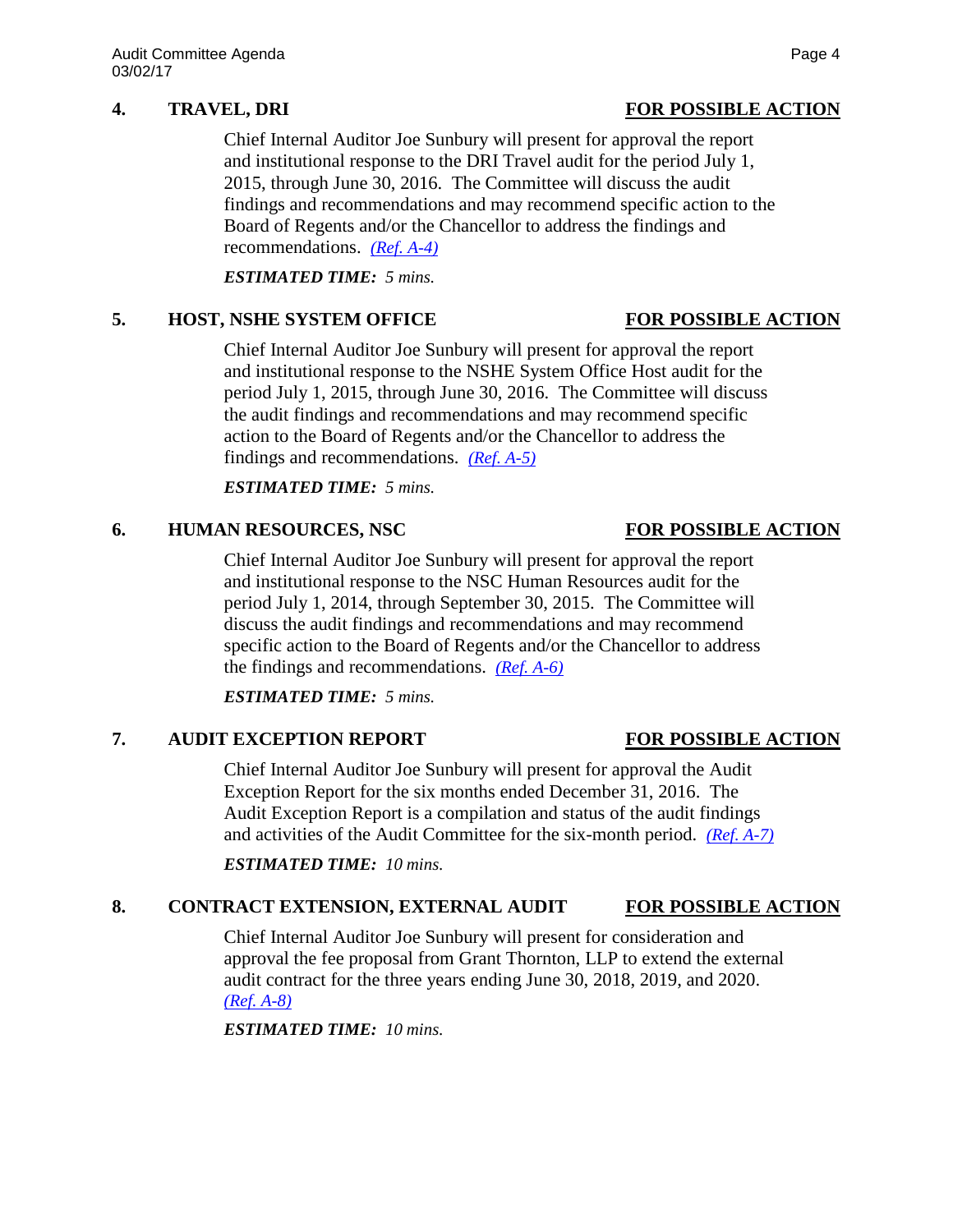### **9. BYLAW REVISION, AUDIT FOR POSSIBLE ACTION COMMITTEE CHARGE**

The Committee will consider a proposed amendment to *Handbook* Title 1, Article VI, Section 3, revising the charge for the Audit Committee by incorporating a compliance component to provide centralized oversight to the renamed Audit and Compliance Committee. This is the second reading of the proposed Bylaw revision; the first reading occurred at the December 1, 2016, meeting of the Audit Committee. *[\(Ref. A-9\)](http://system.nevada.edu/tasks/sites/Nshe/assets/File/BoardOfRegents/Agendas/2017/mar-mtgs/audit-refs/A-9.pdf)*

*ESTIMATED TIME: 10 mins.*

# **10. INTERNAL AUDIT DEPARTMENTAL FOR POSSIBLE ACTION UPDATES – EXTERNAL HOTLINE, NSHE**

Chief Internal Auditor Joe Sunbury will present for consideration and approval the incorporation of a System-wide ethics and compliance hotline in line with the department's charge to maintain the capacity for investigations when necessary. *[\(Ref A-10\)](http://system.nevada.edu/tasks/sites/Nshe/assets/File/BoardOfRegents/Agendas/2017/mar-mtgs/audit-refs/A-10.pdf)*

*ESTIMATED TIME: 15 mins.*

## **11. NEW BUSINESS INFORMATION ONLY**

Items for consideration at future meetings may be suggested. Any discussion of an item under "New Business" is limited to description and clarification of the subject matter of the item, which may include the reasons for the request.

*ESTIMATED TIME: 5 mins.*

# **12. PUBLIC COMMENT INFORMATION ONLY**

Public comment will be taken during this agenda item. No action may be taken on a matter raised under this item until the matter is included on an agenda as an item on which action may be taken. Comments will be limited to three minutes per person. Persons making comment will be asked to begin by stating their name for the record and to spell their last name. The Committee Chair may elect to allow additional public comment on a specific agenda item when that agenda item is being considered.

In accordance with Attorney General Opinion No. 00-047, as restated in the Attorney General's Open Meeting Law Manual, the Committee Chair may prohibit comment if the content of that comment is a topic that is not relevant to, or within the authority of, the Board of Regents, or if the content is willfully disruptive of the meeting by being irrelevant, repetitious, slanderous, offensive, inflammatory, irrational or amounting to personal attacks or interfering with the rights of other speakers.